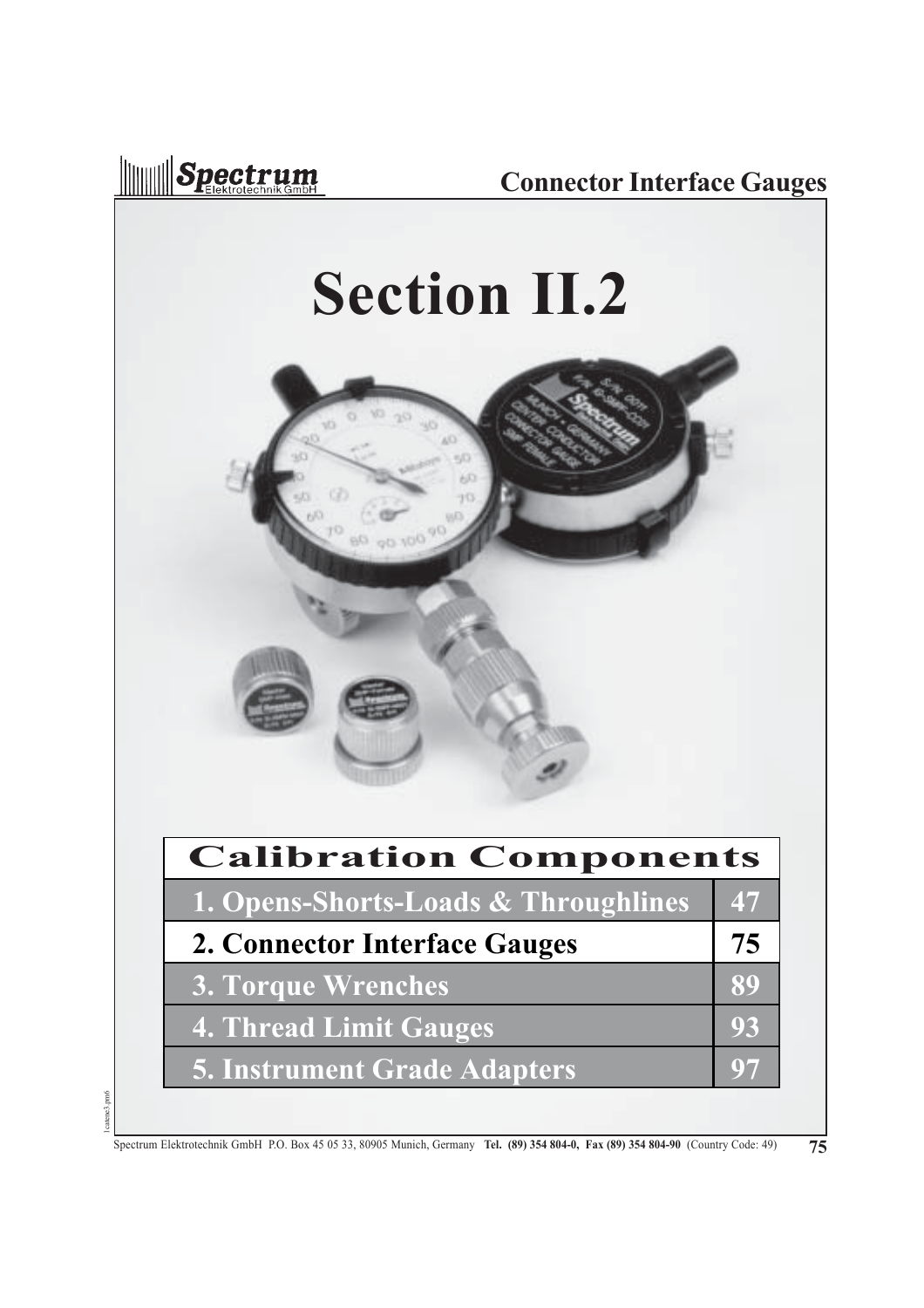#### **Connector Interface Gauges**



1catene3.pm6

**INTRODUCTION:** Testing the interfaces of connectors and adapters upon incoming inspection is not only highly recommended, it is definitely a necessity. Interfaces not meeting specification will not only lead to degraded specification of the components, furthermore, these out of specification interfaces may damage the connectors of mating components or ruin the connectors of test equipment.

**CHECKING THE INTERFACE:** Spectrum Elektrotechnik GmbH manufactures a comprehensive line of connector gauges for measuring the critical interface dimensions of coaxial connectors. These connector gauges consist of an especially adapted dial indicator with appropriate bushings and pins that are designed to mate with the specific connector under test. The indicator of each gauge is zero set by a specific master gauge. When engaged to a connector, it measures the specific interface dimension from a specific reference plane. For every dimension of interest, a special gauge will be offered. This gives the most accurate results, allows easy calibration, fast testing and helps to avoid mistakes.

**RESOLUTION:** A number of gauges are available. The models are shown to the right. The main difference between these four types of gauges is the different resolution as well as the units of measurement: inches or metric. Only the digital gauges can be switched from metric to inch and vice versa.

**"HAND-HELD" VERSUS "THREAD-ON":** Most Gauges shown are available as "Hand-Held" or "Thread-On". The faster testing is possible by using the "Hand-Held" gauges, the more accurate readings will be achieved from the "Thread-On" gauges, as threading on the gauges will perfectly align them with the connector. Hand-Held means aligning gauge and connector freely, which may allow for mistakes.

**INTERFACE DIMENSIONS:** Complete interface dimensions are shown in section VII.4. of this Handbook. The important measurements are marked clearly for every connector series:

Dimensions, highlighted in an oval shape, are recommended for verification

as a minimum. The connector gauges measuring these dimensions are included in the Expanded Calibration Kit and the Professional Kit as well.

Dimensions, highlighted in a rectangular block are recommended for verification in addition to the dimensions highlighted in an oval shape. Checking all these dimensions will guarantee optimum performance of the connectors. The necessary connector gauges to measure all those dimensions are included in the Professional Calibration Kit only.

**USING CONNECTOR GAUGES:** Select the correct gauge for the connector under test. Inspect the gauge and the appropriate calibration block (master) and make sure that both are in good condition and clean. (Dirt on the gauge or the master will lead to inaccurate measurements and can transfer dirt to the connectors and damage them during gauging). Attach the calibration block carefully to the gauge. Zero the gauge by moving the dial until the gauge pointer reads zero. To verify that the setting is correct and repeatable, remove the calibration block and then attach it a second time.

When testing the connectors, make sure that they are not damaged and clean. When using the "Thread-On" gauges, tighten the connection with the appropriate Torque Wrench only.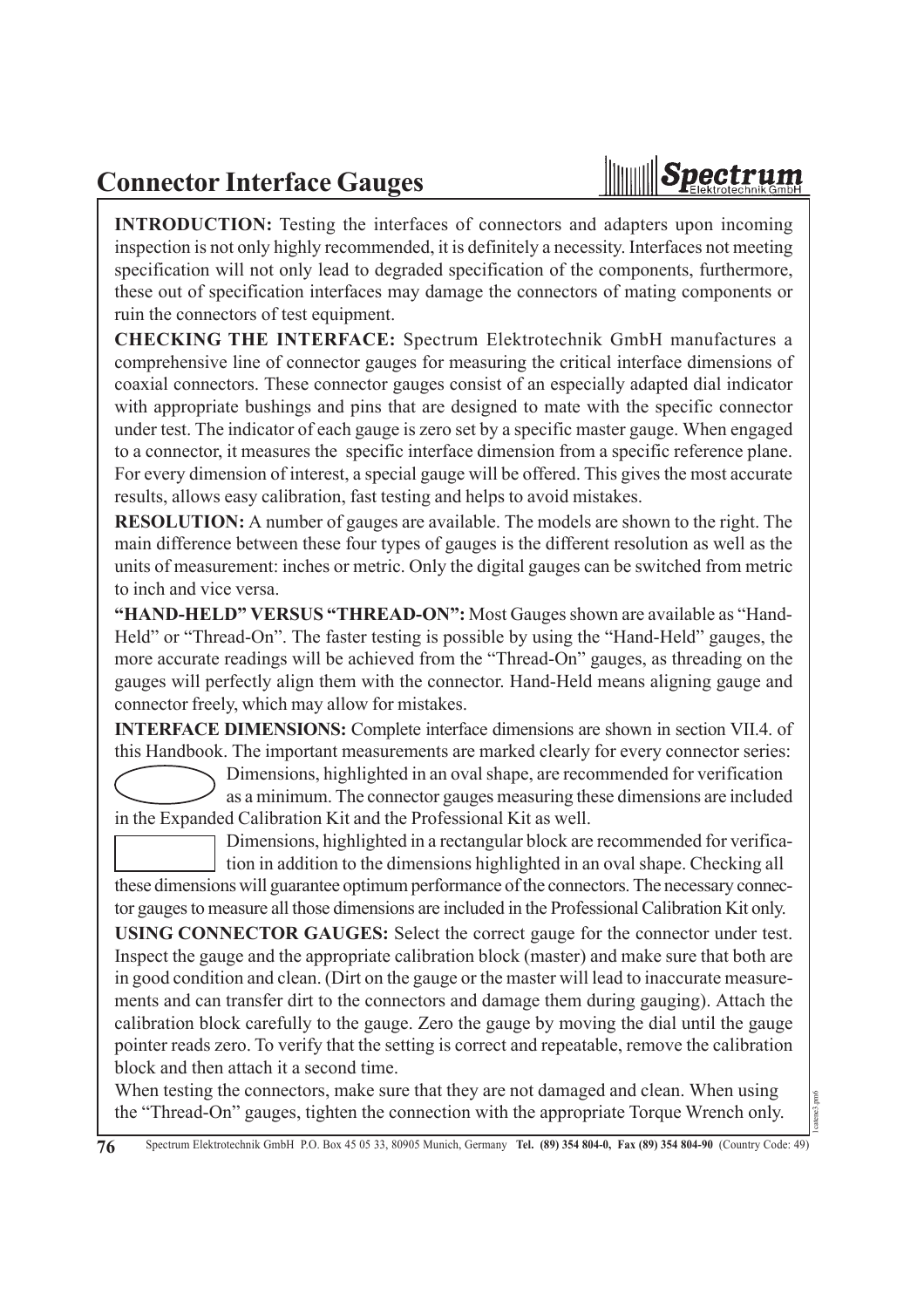

Spectrum Elektrotechnik GmbH P.O. Box 45 05 33, 80905 Munich, Germany **Tel. (89) 354 804-0, Fax (89) 354 804-90** (Country Code: 49) **77**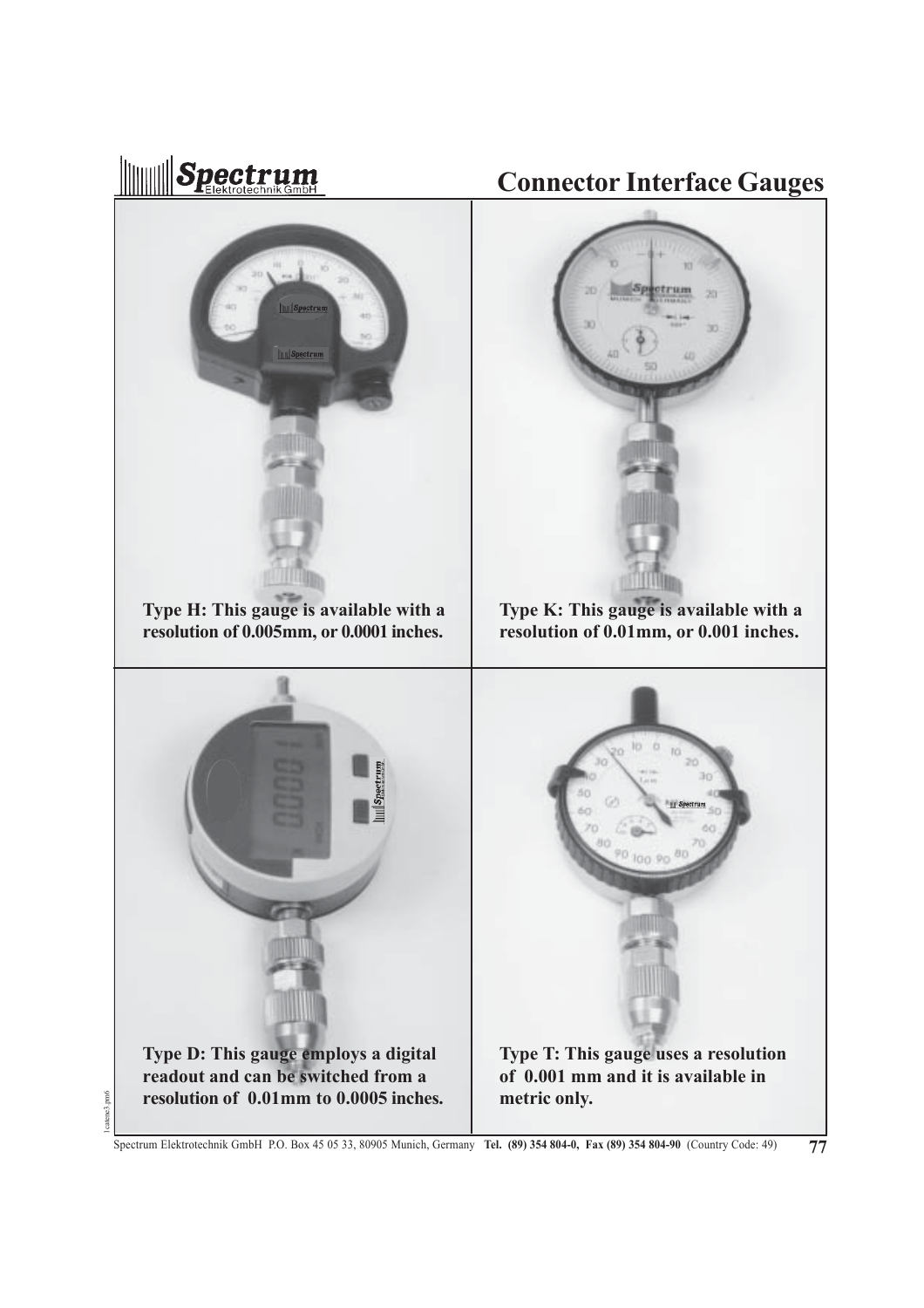**Connector Interface Gauge Kit**



The actual layout and/or filling of the Instrument Case may differ from the schematic above. It depends on the size of the connector series, the number of gauges that are advisable for that connector series, and whether it is a Standard, or a Professional Kit. The layout of the Instrument Case itself for the Standard and the Professional Kits are identical. This is very advantegeous, as someone can start with the Standard Kit, and fill the empty spots at a later stage to expand to the Professional Kit. Each instrument Case contains a space where the appropriate Torque Wrench can be fitted. **3 Standard Gauge Kit 2 2 3 Set of Connector Interface Gauges Set of Gauge Calibration Blocks Instrument case Operating instructions Description of Equipment Provided Standard Gauge Kit 2: 3:**

1catene3.pm6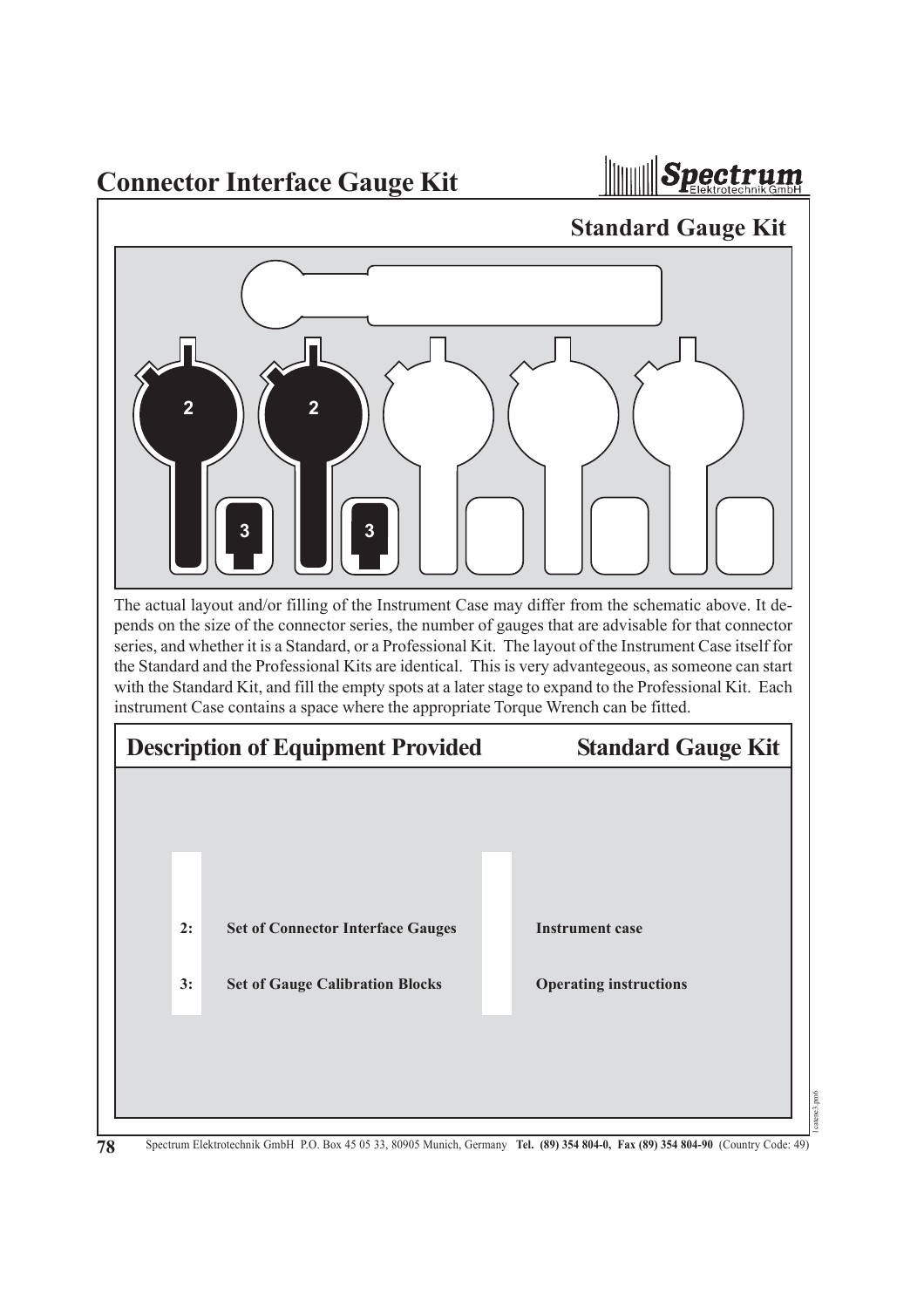**Illuaraill** Spectrum

1catene3.pm6

catene3.pm6

#### **Connector Interface Gauge Kit**

 **Professional Gauge Kit Torque Wrench Set of Connector Interface Gauges Set of Gauge Calibration Blocks Instrument case Operating instructions Description of Equipment Provided Professional Gauge Kit 1: 2: 3:** The actual layout and/or filling of the Instrument Case may differ from the schematic above. It depends on the size of the connector series, the number of gauges that are advisable for that connector series, and whether it is a Standard, or a Professional Kit. The layout of the Instrument Case itself for the Standard and the Professional Kits are identical. This is very advantegeous, as someone can start with the Standard Kit, and fill the empty spots at a later stage to expand to the Professional Kit. Each Professional Kit contains already the appropriate Torque Wrench. **3 1 2 3** 2 **14** 2 **14** 2 **14** 2 **14** 2 **3 | | | | | | 3 | | | | | | |** 3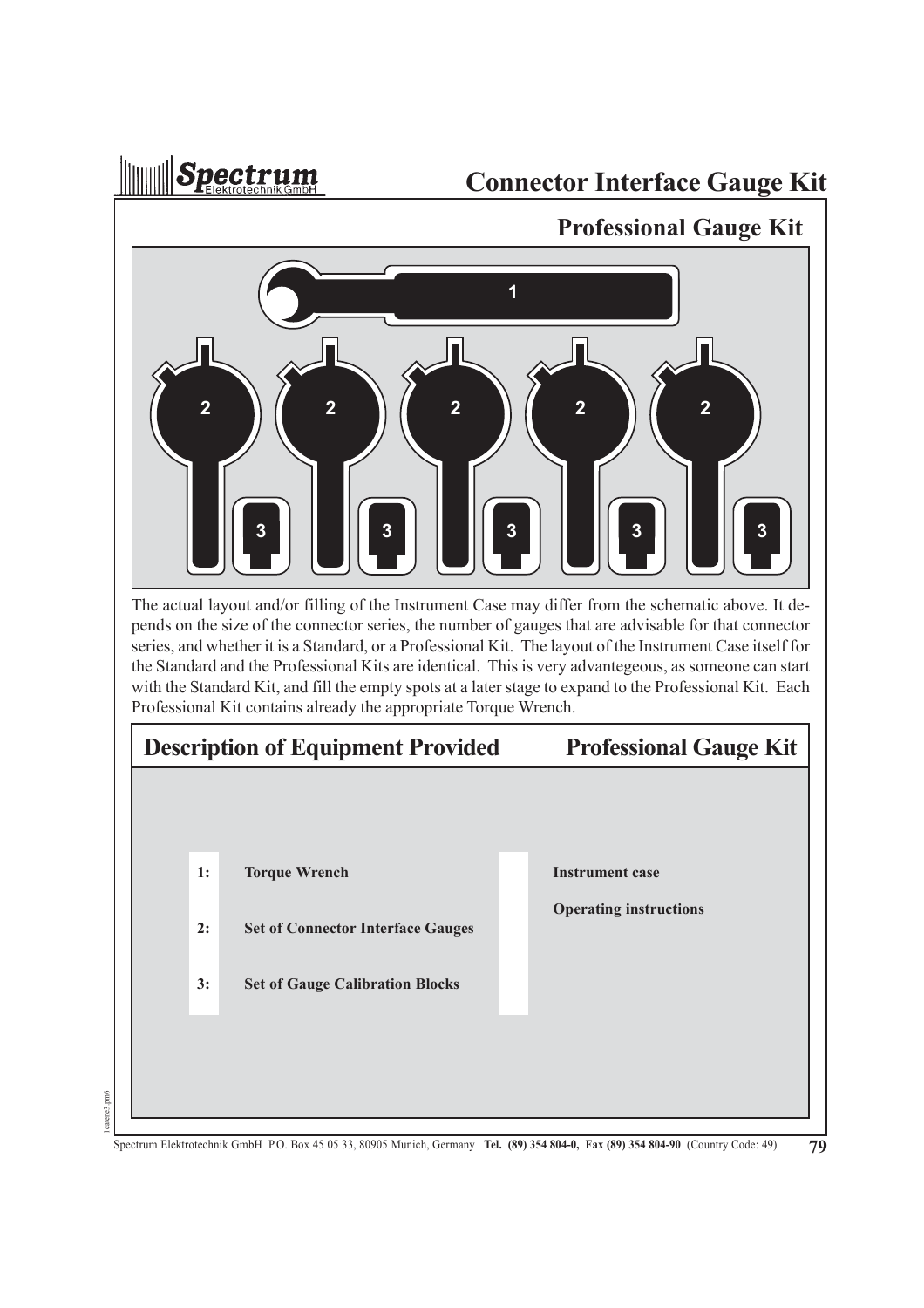#### **INNIVERS Spectrum Ordering Information, Connector Gauges Kits**

**INFORMATION ON HOW TO ORDER CONNECTOR GAUGES:** Spectrum Elektrotechnik GmbH has set up an easy to use part number system. The customer can compose his part number, describing completely the Connector Interface Gauge Kit, he is ordering. The table below explains the system and describes the possible alternatives.

**THE MEASUREMENT:** The Letter **B** identifies the units of the dial readings, which either can be in millimeters or inches.

**THE CONNECTOR SERIES:** The four letters **CDEF** are used to recognize the connector series, the Kit is needed for. Please replace these four letters by the code used for identifying the connector series, as listed below.

**THE KIT:** The letter **H** is to be replaced by the letter **S** when a Standard Kit is ordered, and by the letter **P**, when the Professional Kit is specified.

**THE TYPE OF GAUGES:** The Gauges are usually available as "Hand Held" or "Thread On". The faster testing is possible by using the "Hand Held" gauges, the more accurate readings will be achieved from the "Thread On" gauges, as threading on the gauges will perfectly align them with the connector. Hand Held means aligning gauge and connector freely, which may allow for mistakes. The letters **JK** are to be replaced by **HH**, when Hand Held Gauges are specified, and with **MG**, when Thread On Gauges are needed.

**THE RESOLUTION:** The letter **L** has to be replaced by the code that is used to identify the resolution. Resolutions of 0.01mm to 0.001mm, and 0.001 inches to 0.0001 inches are available. For the appropriate letter coding please refer to the table below.

| (CIB) |                                                                                                                             |  |                                                           |                                                           | - CDEF                                                                                                                                                             |  |         |                                                                                                              |           | HJ KI                                                                                                                          |       |                                                  |  |  |    |        |  |
|-------|-----------------------------------------------------------------------------------------------------------------------------|--|-----------------------------------------------------------|-----------------------------------------------------------|--------------------------------------------------------------------------------------------------------------------------------------------------------------------|--|---------|--------------------------------------------------------------------------------------------------------------|-----------|--------------------------------------------------------------------------------------------------------------------------------|-------|--------------------------------------------------|--|--|----|--------|--|
|       | $B$ : to be re-<br>placed with<br>the letter I or<br>M according<br>to the units<br>of measure-<br>ment of the<br>gauge re- |  | $7000 = 7mm$<br>$7160 = 7/16$                             | $2400 = 2.4$ mm SBY0 = SBY<br>$3500 = 3.5$ mm $SC00 = SC$ | <b>CDEF:</b> to be replaced with one of the<br>following digit number/letter Code,<br>describing Connectors as listed below.<br>$SMAO = SMA$<br><b>SSMA</b> = SSMA |  | quired. | $H:$ to be replaced<br>with one of the<br>following let-<br>ters for the<br>option re-<br>$S =$ Standard Kit | required. | JK: to be replaced<br>with the letters HH<br>or MG according to<br>the type of gauge<br>$HH = Hand$ Held<br>$MG = "Thread-On"$ |       |                                                  |  |  |    |        |  |
|       | quired.                                                                                                                     |  | $P =$ Professional<br>$BMA0 = BMA$<br>$SMP0 = SMP$<br>Kit | $L =$                                                     | <b>Resolution</b>                                                                                                                                                  |  |         |                                                                                                              |           |                                                                                                                                |       |                                                  |  |  |    |        |  |
|       | $I = Inch$                                                                                                                  |  |                                                           |                                                           |                                                                                                                                                                    |  |         |                                                                                                              |           | $BNC0 = BNC$<br>$C000 = C$                                                                                                     |       | <b>SMPT</b> = SMP Test Connector<br>$SPMO = SPM$ |  |  | mm | inches |  |
|       | $M =$ Metric                                                                                                                |  | $HNOO = HN$                                               |                                                           | $TNC3 = TNC$ per                                                                                                                                                   |  | $H =$   | 0.005                                                                                                        | 0.0001    |                                                                                                                                |       |                                                  |  |  |    |        |  |
|       |                                                                                                                             |  |                                                           | $2920 = K^*$                                              | MIL-C-39012                                                                                                                                                        |  |         |                                                                                                              | $K =$     | 0.01                                                                                                                           | 0.001 |                                                  |  |  |    |        |  |
|       |                                                                                                                             |  |                                                           | $N000 = N$                                                | $TNC8 = TNC$ per                                                                                                                                                   |  |         |                                                                                                              | $T =$     | 0.001                                                                                                                          |       |                                                  |  |  |    |        |  |
|       |                                                                                                                             |  | $N750 = N75\Omega$<br>$SBX0 = SBX$                        |                                                           | MIL-C-87104/2<br>$TNX0 = TNX$                                                                                                                                      |  |         |                                                                                                              | $D =$     | Digital Gauge<br>0.01mm/0.0005"                                                                                                |       |                                                  |  |  |    |        |  |

**80** Spectrum Elektrotechnik GmbH P.O. Box 45 05 33, 80905 Munich, Germany **Tel. (89) 354 804-0, Fax (89) 354 804-90** (Country Code: 49) \* 'K' Connector is a trademark of Wiltron Company.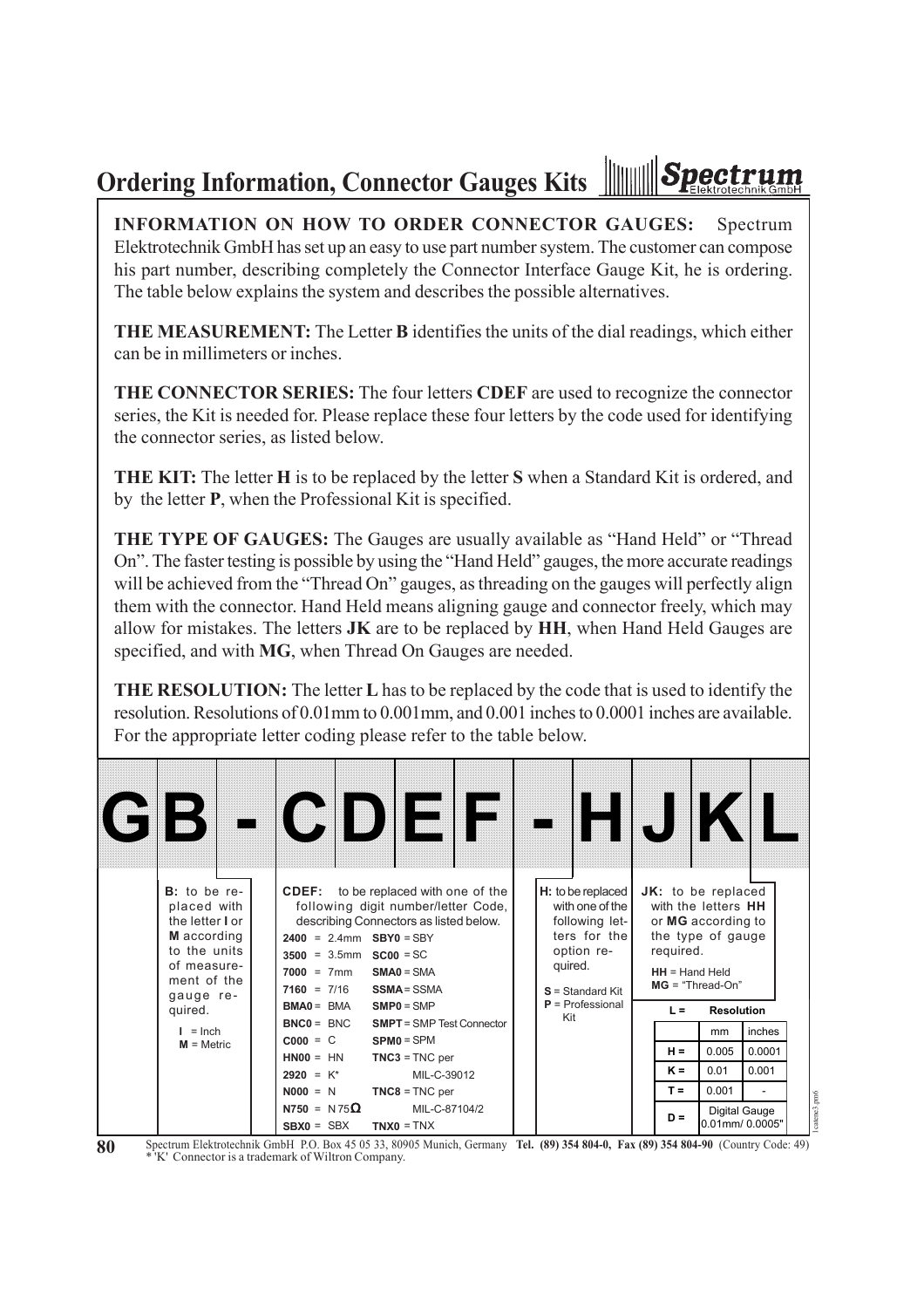### **Spectrum**

#### **Connector Interface Gauges**

|                                           | <b>Dial</b>        | <b>Dial</b>    | <b>Instrument Case</b> |                  |                          |                                                  | <b>Measuring</b>                                  |                                                | For<br>Interface                                        |  |
|-------------------------------------------|--------------------|----------------|------------------------|------------------|--------------------------|--------------------------------------------------|---------------------------------------------------|------------------------------------------------|---------------------------------------------------------|--|
| <b>Connector</b><br><b>Type</b>           | Resol.<br>(inches) | Resol.<br>(mm) | <b>Model</b><br>No.    | Type of<br>Gauge | No. of<br>Gauges         | Fem. & Male<br>Contact<br>Interface<br>Locations | <b>Additional Additional</b><br>Dim. on<br>Female | Dim. on<br>Male<br>Connector Connector         | <b>Mating</b><br>Dimensions<br>please refer<br>to page: |  |
|                                           |                    |                | <b>GI-2400-SHHK</b>    | Hand-            | $\overline{2}$           |                                                  |                                                   |                                                |                                                         |  |
|                                           | yes                |                | <b>GI-2400-PHHK</b>    | held             | 4                        | yes                                              | .1201"<br>(3.05mm)                                | .536"<br>(1.36mm)                              | 209                                                     |  |
|                                           |                    |                | <b>GM-2400-SHHK</b>    | Hand-            | $\overline{\mathbf{z}}$  |                                                  |                                                   |                                                |                                                         |  |
| 2.4 <sub>mm</sub>                         |                    | yes            | <b>GM-2400-PHHK</b>    | held             | 4                        | yes                                              | .1201"<br>$(3.05$ mm $)$                          | 536"<br>$(1.36$ mm $)$                         | 209                                                     |  |
|                                           | yes                |                | <b>GI-2400-SMGK</b>    |                  | 2                        |                                                  |                                                   |                                                |                                                         |  |
|                                           |                    |                | <b>GI-2400-PMGK</b>    | "Thread-On"      | 4                        | yes                                              | .1201"<br>(3.05mm)                                | .536"<br>(1.36mm)                              | 209                                                     |  |
|                                           |                    |                | <b>GM-2400-SMGK</b>    |                  | 2                        |                                                  |                                                   |                                                |                                                         |  |
|                                           |                    | yes            | <b>GM-2400-PMGK</b>    | 'Thread-On"      | 4                        | yes                                              | 1201"<br>(3.05mm)                                 | 536"<br>(1.36mm)                               | 209                                                     |  |
|                                           | yes                |                | GI-3500-SHHK           | Hand-            | 2                        |                                                  |                                                   |                                                |                                                         |  |
|                                           |                    |                | GI-3500-PHHK           | held             | 4                        | yes                                              | .076"<br>(1.93mm)                                 | Center Pin<br>.1"<br>(2.54mm)                  | 210                                                     |  |
|                                           |                    |                | <b>GM-3500-SHHK</b>    | Hand-            | 2                        |                                                  |                                                   |                                                |                                                         |  |
|                                           |                    | yes            | <b>GM-3500-PHHK</b>    | held             | 4                        | yes                                              | 076*<br>$(1.93$ mm)                               | Center Pin<br>$1^{\circ}$<br>$(2.54$ mm $)$    | 210                                                     |  |
| 3.5 <sub>mm</sub>                         |                    |                | <b>GI-3500-SMGK</b>    |                  | $\overline{2}$           |                                                  |                                                   |                                                |                                                         |  |
|                                           | yes                |                | <b>GI-3500-PMGK</b>    | "Thread-On"      | 4                        | yes                                              | .076"<br>(1.93mm)                                 | Center Pin<br>.1"<br>(2.54mm)                  | 210                                                     |  |
|                                           |                    |                | <b>GM-3500-SMGK</b>    |                  | 2                        |                                                  |                                                   |                                                |                                                         |  |
|                                           |                    | yes            | <b>GM-3500-PMGK</b>    | "Thread-On"      | $\overline{\mathcal{A}}$ | yes                                              | 076"<br>(1.93mm)                                  | Center Pin<br>$\mathbf{1}^n$<br>$(2.54$ mm $)$ | 210                                                     |  |
|                                           | yes                |                | <b>GI-7000-SHHK</b>    | Hand-<br>held    | 1                        | Planar<br>contact<br>location                    |                                                   |                                                | 211                                                     |  |
|                                           |                    | yes            | <b>GM-7000-SHHK</b>    | Hand-<br>held    | 1                        | Planar<br>contact<br>location                    |                                                   |                                                | 211                                                     |  |
| 7mm                                       | yes                |                | <b>GI-7000-SMGK</b>    | "Thread-On"      | 1                        | Planar<br>contact<br>location                    |                                                   |                                                | 211                                                     |  |
| catene3.pm6<br>As per<br><b>IEC 457-2</b> |                    | yes            | <b>GM-7000-SMGK</b>    | "Thread-On"      | $\mathbf{1}$             | Planar<br>contact<br>location                    |                                                   |                                                | 211                                                     |  |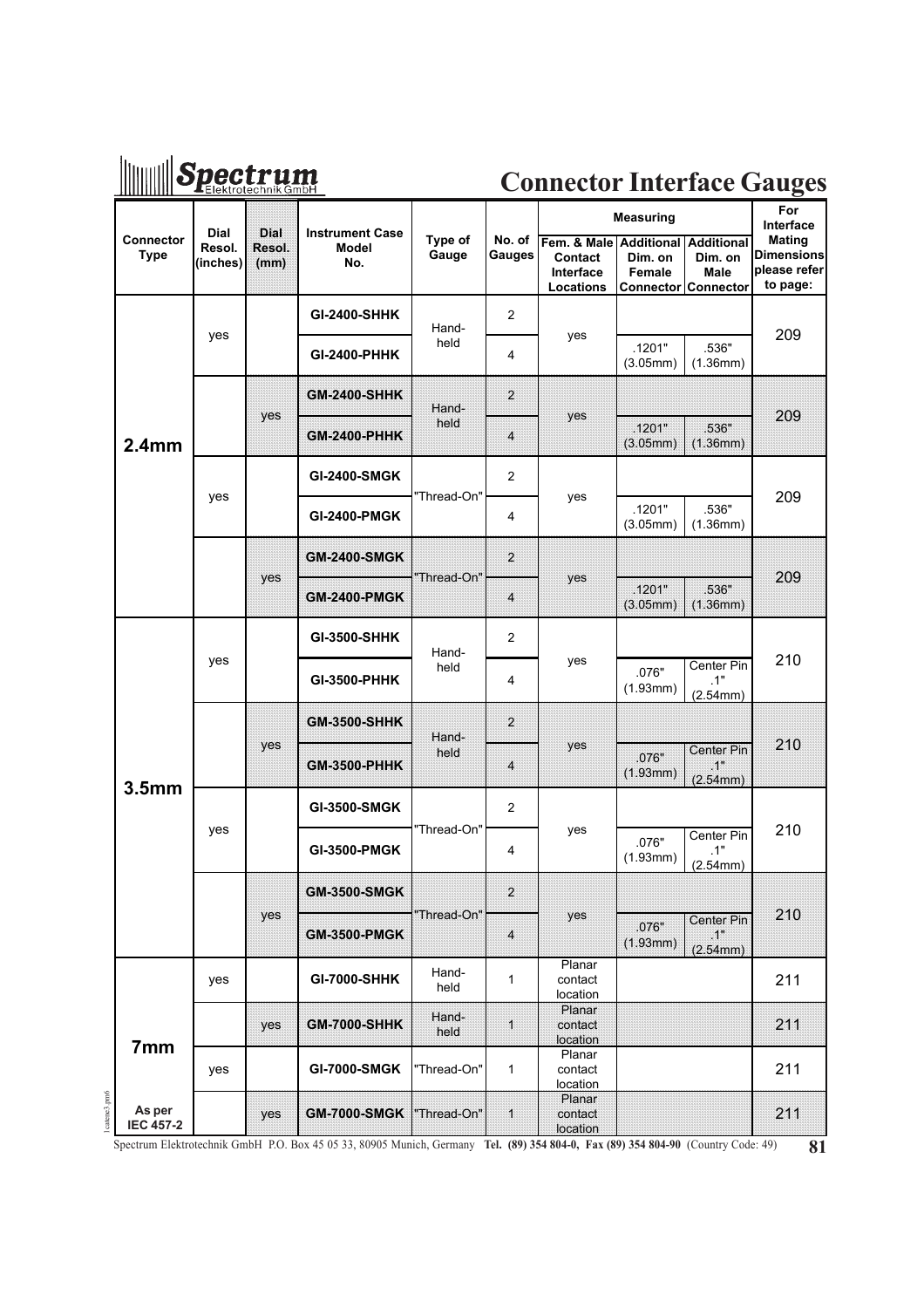



|                                      | <b>Dial</b>        | <b>Dial</b>    | <b>Instrument Case</b> |                  |                  |                                                  | <b>Measuring</b>                       |                                                                           | For<br>Interface                                               |
|--------------------------------------|--------------------|----------------|------------------------|------------------|------------------|--------------------------------------------------|----------------------------------------|---------------------------------------------------------------------------|----------------------------------------------------------------|
| <b>Connector</b><br><b>Type</b>      | Resol.<br>(inches) | Resol.<br>(mm) | <b>Model</b><br>No.    | Type of<br>Gauge | No. of<br>Gauges | Fem. & Male<br>Contact<br>Interface<br>Locations | <b>Additional</b><br>Dim. on<br>Female | <b>Additional</b><br>Dim. on<br><b>Male</b><br><b>Connector Connector</b> | <b>Mating</b><br><b>Dimensions</b><br>please refer<br>to page: |
|                                      |                    |                | <b>GI-7160-SHHK</b>    |                  | $\overline{2}$   |                                                  |                                        |                                                                           |                                                                |
|                                      | yes                |                | <b>GI-7160-PHHK</b>    | Hand-<br>held    | 5                | yes                                              | .255"<br>(6.47mm)                      | .247"<br>(6.27mm)<br>.315"<br>(8.0mm)                                     | 212                                                            |
|                                      |                    |                | <b>GM-7160-SHHK</b>    |                  | $\boldsymbol{2}$ |                                                  |                                        |                                                                           |                                                                |
|                                      |                    | yes            | <b>GM-7160-PHHK</b>    | Hand-<br>held    | 5                | yes                                              | 255*<br>$(6.47$ mm $)$                 | 247"<br>$(6.27$ mm $)$<br>315"<br>(8.0mm)                                 | 212                                                            |
| 7/16                                 |                    |                | <b>GI-7160-SMGK</b>    |                  | 2                |                                                  |                                        |                                                                           |                                                                |
|                                      | yes                |                | <b>GI-7160-PMGK</b>    | "Thread-On"      | 5                | yes                                              | .255"<br>(6.47mm)                      | .247"<br>(6.27mm)<br>.315"<br>(8.0mm)                                     | 212                                                            |
|                                      |                    |                | <b>GM-7160-SMGK</b>    |                  | 2                |                                                  |                                        |                                                                           |                                                                |
|                                      |                    | yes            | <b>GM-7160-PMGK</b>    | "Thread-On"      | 5                | yes                                              | 255"                                   | 247"<br>$(6.27$ mm $)$                                                    | 212                                                            |
| As per<br><b>DIN 47223</b>           |                    |                |                        |                  |                  |                                                  | $(6.47$ mm)                            | 315"<br>(8.0 <sub>mm</sub> )                                              |                                                                |
|                                      | yes                |                | <b>GI-BMA0-SHHK</b>    | Hand-<br>held    | $\overline{2}$   | yes                                              |                                        |                                                                           | 213                                                            |
| <b>BMA</b>                           |                    | yes            | <b>GM-BMA0-SHHK</b>    | Hand-<br>held    | $\overline{2}$   | yes                                              |                                        |                                                                           | 213                                                            |
|                                      |                    |                | <b>GI-BNC0-SHHK</b>    |                  | 2                |                                                  |                                        |                                                                           |                                                                |
| <b>BNC</b>                           | yes                |                | <b>GI-BNC0-PHHK</b>    | Hand-<br>held    | 5                | yes                                              | .198"<br>(5.03mm)<br>.006"<br>(.15mm)  | .22"<br>(5.59mm)                                                          | 214                                                            |
|                                      |                    |                | <b>GM-BNC0-SHHK</b>    |                  | 2                |                                                  |                                        |                                                                           |                                                                |
| As per<br>MIL-C-39012<br>(IEC 169-2) |                    | yes            | <b>GM-BNC0-PHHK</b>    | Hand-<br>held    | 5                | yes                                              | 198"<br>(5.03mm)<br>.006"<br>(15mm)    | $22^{\circ}$<br>(5.59mm)                                                  | 214                                                            |
|                                      |                    |                | GI-C000-SHHK           |                  | $\mathbf{2}$     |                                                  |                                        |                                                                           |                                                                |
|                                      | yes                | GI-C000-PHHK   | Hand-<br>held          | 5                | yes              | .007"<br>(.18mm)<br>.309"<br>(7.85mm)            | .309<br>(7.85mm)                       | 215                                                                       |                                                                |
| $\mathbf C$                          |                    |                | GM-C000-SHHK           |                  | 2                |                                                  |                                        |                                                                           |                                                                |
| As per<br>MIL-C-39012<br>(IEC 169-7) |                    | yes            | GM-C000-PHHK           | Hand-<br>held    | 5                | yes                                              | 007"<br>(.18mm)<br>.309"<br>(7.85mm)   | 309<br>(7.85mm)                                                           | 215<br>l catene3.pm6                                           |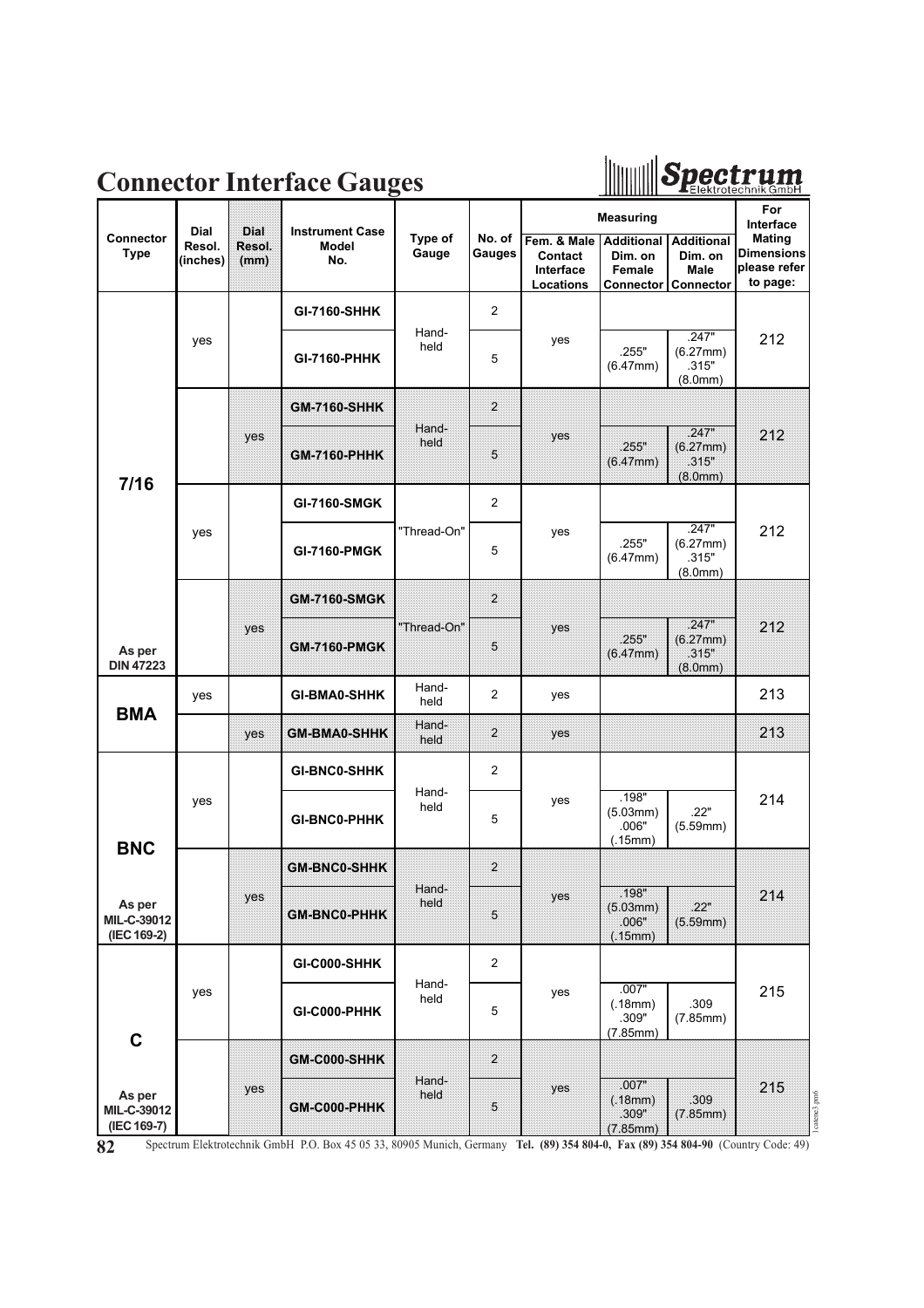### **Mullet Spectrum**

#### **Connector Interface Gauges**

|              |                                 | <b>Dial</b>        | Dial           | <b>Instrument Case</b>  |                  |                          |                                                             | <b>Measuring</b>                                       |                                             | For<br>Interface                                               |
|--------------|---------------------------------|--------------------|----------------|-------------------------|------------------|--------------------------|-------------------------------------------------------------|--------------------------------------------------------|---------------------------------------------|----------------------------------------------------------------|
|              | <b>Connector</b><br><b>Type</b> | Resol.<br>(inches) | Resol.<br>(mm) | <b>Model</b><br>No.     | Type of<br>Gauge | No. of<br>Gauges         | Fem. & Male Additional<br>Contact<br>Interface<br>Locations | Dim. on<br><b>Female</b><br><b>Connector Connector</b> | <b>Additional</b><br>Dim. on<br><b>Male</b> | <b>Mating</b><br><b>Dimensions</b><br>please refer<br>to page: |
|              |                                 |                    |                | GI-HN00-SHHK            | Hand-            | 2                        |                                                             |                                                        |                                             |                                                                |
|              |                                 | yes                |                | GI-HN00-PHHK            | held             | 3                        | yes                                                         |                                                        | .020"<br>(.51mm)<br>.008"<br>(.20mm)        | 216                                                            |
|              |                                 |                    |                | GM-HN00-SHHK            |                  | 2                        |                                                             |                                                        |                                             |                                                                |
|              |                                 |                    | yes            | GM-HN00-PHHK            | Hand-<br>held    | 3                        | yes                                                         |                                                        | 020"<br>(.51mm)<br>008"<br>(.20mm)          | 216                                                            |
|              | <b>HN</b>                       |                    |                | GI-HN00-SMGK            |                  | $\overline{2}$           |                                                             |                                                        |                                             |                                                                |
|              |                                 | yes                |                | GI-HN00-PMGK            | "Thread-On"      | 3                        | yes                                                         |                                                        | .020"<br>(.51mm)<br>.008"<br>(.20mm)        | 216                                                            |
|              |                                 |                    |                | GM-HN00-SMGK            |                  | 2                        |                                                             |                                                        |                                             |                                                                |
|              | As per<br><b>MIL-C-3643</b>     |                    | yes            | GM-HN00-PMGK            | 'Thread-On"      | 3                        | yes                                                         |                                                        | 020"<br>(51mm)<br>$008"$                    | 216                                                            |
|              |                                 | yes                |                | <b>GI-2920-SHHK</b>     | Hand-            | $\overline{2}$           | yes                                                         |                                                        | (.20mm)                                     | 217                                                            |
|              |                                 |                    |                | <b>GI-2920-PHHK</b>     | held             | 4                        |                                                             | .076"<br>(1.93mm)                                      | .0615"<br>(1.56mm)                          |                                                                |
|              |                                 |                    | yes            | <b>GM-2920-SHHK</b>     | Hand-<br>held    | $\overline{2}$           | yes                                                         |                                                        |                                             | 217                                                            |
|              | $K^*$<br>(2.9mm)                |                    |                | GM-2920-PHHK            |                  | $\overline{\mathbf{4}}$  |                                                             | 076"<br>(1.93mm)                                       | 0615"<br>$(1.56$ mm $)$                     |                                                                |
|              |                                 |                    |                | <b>GI-2920-SMGK</b>     |                  | $\overline{\mathbf{c}}$  |                                                             |                                                        |                                             |                                                                |
|              |                                 | yes                |                | <b>GI-2920-PMGK</b>     | "Thread-On"      | 4                        | yes                                                         | .076"<br>(1.93mm)                                      | .0615"<br>(1.56mm)                          | 217                                                            |
|              |                                 |                    |                | <b>GM-2920-SMGK</b>     |                  | $\overline{\phantom{a}}$ |                                                             |                                                        |                                             |                                                                |
| lcatene3.pm6 |                                 |                    | yes            | <b>GM-2920-PMGK</b><br> | "Thread-On"      | $\overline{\mathbf{A}}$  | yes                                                         | 076"<br>(1.93mm)                                       | 0615"<br>(1.56mm)                           | 217                                                            |

Spectrum Elektrotechnik GmbH P.O. Box 45 05 33, 80905 Munich, Germany **Tel. (89) 354 804-0, Fax (89) 354 804-90** (Country Code: 49) **83** \* 'K' Connector is a trademark of Wiltron Company.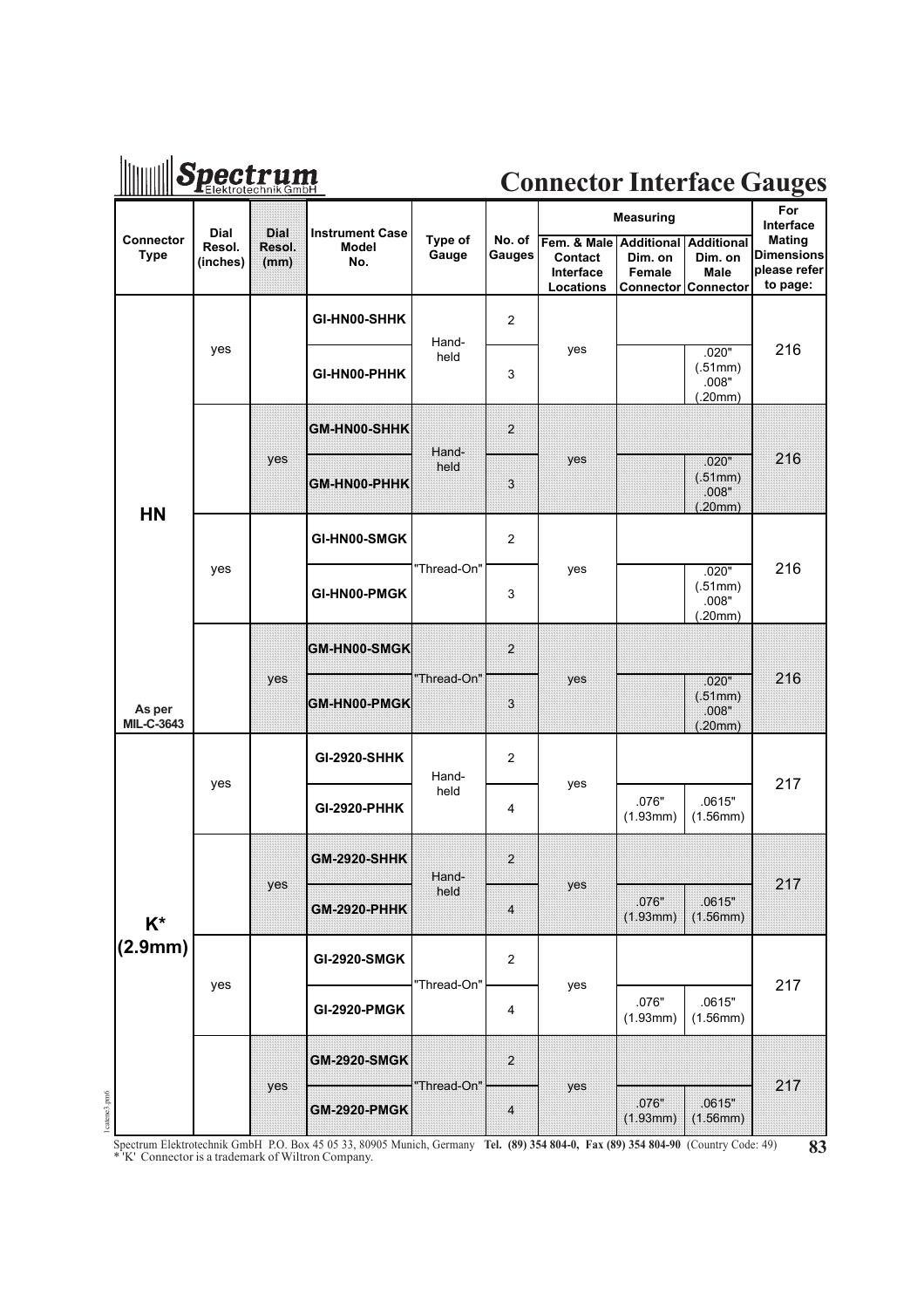

#### **Connector Interface Gauges**

|                          | <b>Dial</b>        | <b>Dial</b>    | <b>Instrument Case</b> |                  |                     |                                                  | <b>Measuring</b>                                           |                                                          | For<br>Interface                                               |  |  |
|--------------------------|--------------------|----------------|------------------------|------------------|---------------------|--------------------------------------------------|------------------------------------------------------------|----------------------------------------------------------|----------------------------------------------------------------|--|--|
| Connector<br><b>Type</b> | Resol.<br>(inches) | Resol.<br>(mm) | Model<br>No.           | Type of<br>Gauge | No. of<br>Gauges    | Fem. & Male<br>Contact<br>Interface<br>Locations | <b>Additional</b><br>Dim. on<br>Female<br><b>Connector</b> | <b>Additional</b><br>Dim. on<br><b>Male</b><br>Connector | <b>Mating</b><br><b>Dimensions</b><br>please refer<br>to page: |  |  |
|                          |                    |                | GI-N000-SHHK           | Hand-            | $\overline{2}$      |                                                  |                                                            |                                                          |                                                                |  |  |
|                          | yes                |                | GI-N000-PHHK           | held             | 4                   | yes                                              | .359"<br>(9.12mm)                                          | .003"<br>(.08mm)                                         | 218                                                            |  |  |
|                          |                    |                | GM-N000-SHHK           | Hand-            | 2                   |                                                  |                                                            |                                                          |                                                                |  |  |
| N                        |                    | yes            | GM-N000-PHHK           | held             | 4                   | yes                                              | .359"<br>(9.12mm)                                          | 003"<br>(08mm)                                           | 218                                                            |  |  |
|                          |                    | GI-N000-SMGK   |                        | $\overline{2}$   |                     |                                                  | .359"<br>.003"                                             |                                                          |                                                                |  |  |
|                          | yes                |                | GI-N000-PMGK           | "Thread-On"      | 4                   | yes                                              | (9.12mm)                                                   | (.08mm)                                                  | 218                                                            |  |  |
|                          |                    | yes            | GMEN000-SMGK           | "Thread-On"      | $\overline{2}$      | yes                                              |                                                            |                                                          | 218                                                            |  |  |
| As per<br>MIL-C-39012    |                    |                | GM-N000-PMGK           |                  | $\overline{\bf{4}}$ |                                                  | 359"<br>(9.12mm)                                           | 003"<br>(08mm)                                           |                                                                |  |  |
|                          | yes                |                | GI-N750-SHHK           | Hand-            | $\overline{2}$      | yes                                              |                                                            |                                                          | 219                                                            |  |  |
|                          |                    |                | GI-N750-PHHK           | held             | 4                   |                                                  | .359"<br>(9.12mm)                                          | .059"<br>(1.50mm)                                        |                                                                |  |  |
|                          |                    | yes            | GM-N750-SHHK           | Hand-            | 2                   | yes                                              |                                                            |                                                          | 219                                                            |  |  |
| N                        |                    |                | <b>GM-N750-PHHK</b>    | held             | 4                   |                                                  | 359"<br>(9.12mm)                                           | 059"<br>(1.50mm)                                         |                                                                |  |  |
| 75<br><b>Ohms</b>        | yes                |                | <b>GI-N750-SMGK</b>    | "Thread-On"      | $\overline{2}$      | yes                                              |                                                            |                                                          | 219                                                            |  |  |
|                          |                    |                | GI-N750-PMGK           |                  | 4                   |                                                  | .359"<br>(9.12mm)                                          | .059"<br>(1.50mm)                                        |                                                                |  |  |
|                          |                    |                | GM-N750-SMGK           |                  | $\overline{2}$      |                                                  |                                                            |                                                          |                                                                |  |  |
|                          |                    | yes            | GM-N750-PMGK           | "Thread-On"      | 4                   | yes                                              | .359"<br>(9.12mm)                                          | .059"<br>(1.50mm)                                        | 219                                                            |  |  |
|                          |                    |                | GI-SBX0-SHHK           | Hand-            | $\boldsymbol{2}$    |                                                  |                                                            |                                                          | 220                                                            |  |  |
|                          | yes                |                | GI-SBX0-PHHK           | held             | 4                   | yes                                              | .248"<br>(6.3mm)                                           | .244"<br>(6.2mm)                                         |                                                                |  |  |
| <b>SBX</b>               |                    |                | <b>GM-SBX0-SHHK</b>    | Hand-            | 2                   | yes                                              |                                                            |                                                          | 220                                                            |  |  |
|                          |                    | yes            | <b>GM-SBX0-PHHK</b>    | held             | $\overline{4}$      |                                                  | 248"<br>(6.3mm)                                            | 244"<br>(6.2mm)                                          | lcatene3.pm6                                                   |  |  |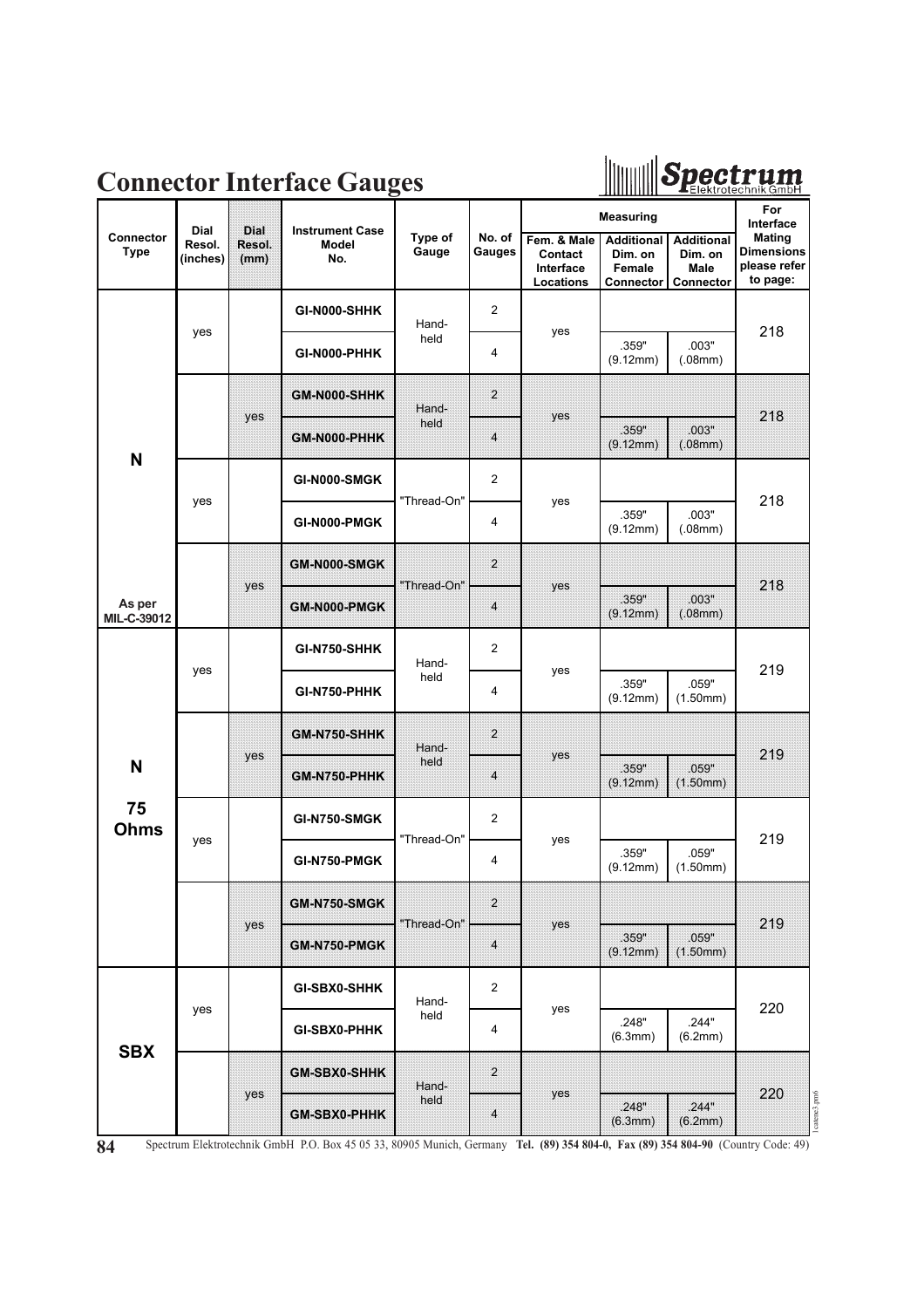### **Spectrum**

#### **Connector Interface Gauges**

|             |                          |                                   |                        |                                         |                  |                     |                                                  | <b>Measuring</b>                                    |                                                   | For<br>Interface                                               |  |
|-------------|--------------------------|-----------------------------------|------------------------|-----------------------------------------|------------------|---------------------|--------------------------------------------------|-----------------------------------------------------|---------------------------------------------------|----------------------------------------------------------------|--|
|             | Connector<br><b>Type</b> | <b>Dial</b><br>Resol.<br>(inches) | Dial<br>Resol.<br>(mm) | <b>Instrument Case</b><br>Model<br>No.  | Type of<br>Gauge | No. of<br>Gauges    | Fem. & Male<br>Contact<br>Interface<br>Locations | <b>Additional</b><br>Dim. on<br>Female<br>Connector | <b>Additional</b><br>Dim. on<br>Male<br>Connector | <b>Mating</b><br><b>Dimensions</b><br>please refer<br>to page: |  |
|             |                          |                                   |                        | GI-SBY0-SHHK                            | Hand-            | $\overline{2}$      |                                                  |                                                     |                                                   |                                                                |  |
|             | <b>SBY</b>               | yes                               |                        | GI-SBY0-PHHK                            | held             | 4                   | yes                                              | .089"<br>(2.25mm)                                   | .085"<br>(2.15mm)                                 | 221                                                            |  |
|             |                          |                                   |                        | <b>GM-SBY0-SHHK</b>                     | Hand-            | 2                   |                                                  |                                                     |                                                   | 221                                                            |  |
|             |                          |                                   | yes                    | GM-SBY0-PHHK                            | held             | 4                   | yes                                              | 089"<br>(2.25mm)                                    | .085"<br>(2.15mm)                                 |                                                                |  |
|             |                          |                                   |                        | GI-SC00-SHHK                            |                  | 2                   |                                                  |                                                     |                                                   |                                                                |  |
|             |                          | yes                               |                        | GI-SC00-PHHK                            | Hand-<br>held    | 6                   | yes                                              | .007"<br>(.18mm)<br>.309"<br>(7.85mm)               | .309"<br>(7.85mm)<br>.040"<br>(1.015mm)           | 222                                                            |  |
|             |                          |                                   |                        | GM-SC00-SHHK                            |                  | $\overline{z}$      |                                                  |                                                     |                                                   |                                                                |  |
|             | <b>SC</b>                |                                   | ves                    | <b>GM-SC00-PHHK</b>                     | Hand-<br>held    | 6                   | yes                                              | .007"<br>(18mm)<br>309"<br>$(7.85$ mm $)$           | .309"<br>(7.85mm)<br>040"<br>(1.015mm)            | 222                                                            |  |
|             |                          |                                   |                        | GI-SC00-SMGK                            |                  | 2                   |                                                  |                                                     |                                                   |                                                                |  |
|             |                          | yes                               |                        | GI-SC00-PMGK                            | "Thread-On"      | 6                   | yes                                              | .007"<br>(.18mm)<br>.309"<br>(7.85mm)               | .309"<br>(7.85mm)<br>.040"<br>(1.015mm)           | 222                                                            |  |
|             |                          |                                   |                        | GM-SC00-SMGK                            |                  | 2                   |                                                  |                                                     |                                                   |                                                                |  |
|             | As per<br>MIL-C-39012    |                                   | yes                    | GM-SC00-PMGK                            | "Thread-On"      | $\ddot{\mathbf{6}}$ | yes                                              | .007"<br>(.18mm)<br>309"<br>$(7.85$ mm $)$          | 309"<br>$(7.85 \text{mm})$<br>040"<br>(1.015mm)   | 222                                                            |  |
|             |                          |                                   |                        | GI-SMA0-SHHK                            | Hand-            | 4                   | <b>Dielectric Location</b>                       |                                                     |                                                   |                                                                |  |
|             |                          | yes                               |                        | <b>GI-SMA0-PHHK</b>                     | held             | 6                   | yes                                              | .076"<br>(1.93mm)                                   | .10"<br>(2.54mm)                                  | 223                                                            |  |
|             |                          |                                   |                        | <b>GM-SMA0-SHHK</b>                     | Hand-            | 4                   |                                                  | Dielectric Location                                 |                                                   |                                                                |  |
|             | <b>SMA</b>               |                                   | yes                    | <b>GM-SMA0-PHHK</b>                     | held             | 6                   | yes                                              | .076''<br>(1.93mm)                                  | .10"<br>$(2.54$ mm $)$                            | 223                                                            |  |
|             |                          |                                   |                        | <b>GI-SMA0-SMGK</b>                     |                  | 4                   |                                                  | Dielectric Location                                 |                                                   |                                                                |  |
|             |                          | yes                               |                        | <b>GI-SMA0-PMGK</b>                     | "Thread-On"      | 6                   | yes                                              | .076"<br>(1.93mm)                                   | .10"<br>(2.54mm)                                  | 223                                                            |  |
|             |                          |                                   |                        | <b>GM-SMA0-SMGK</b>                     |                  | 4                   |                                                  |                                                     | Dielectric Location                               |                                                                |  |
| catene3.pm6 | As per<br>MIL-C-39012    | $\mathbf{H}$                      | yes                    | <b>GM-SMA0-PMGK</b><br>15.05.22.0000531 | "Thread-On"      | 6                   | yes                                              | .076''<br>(1.93mm)                                  | 10 <sup>n</sup><br>$(2.54$ mm $)$                 | 223                                                            |  |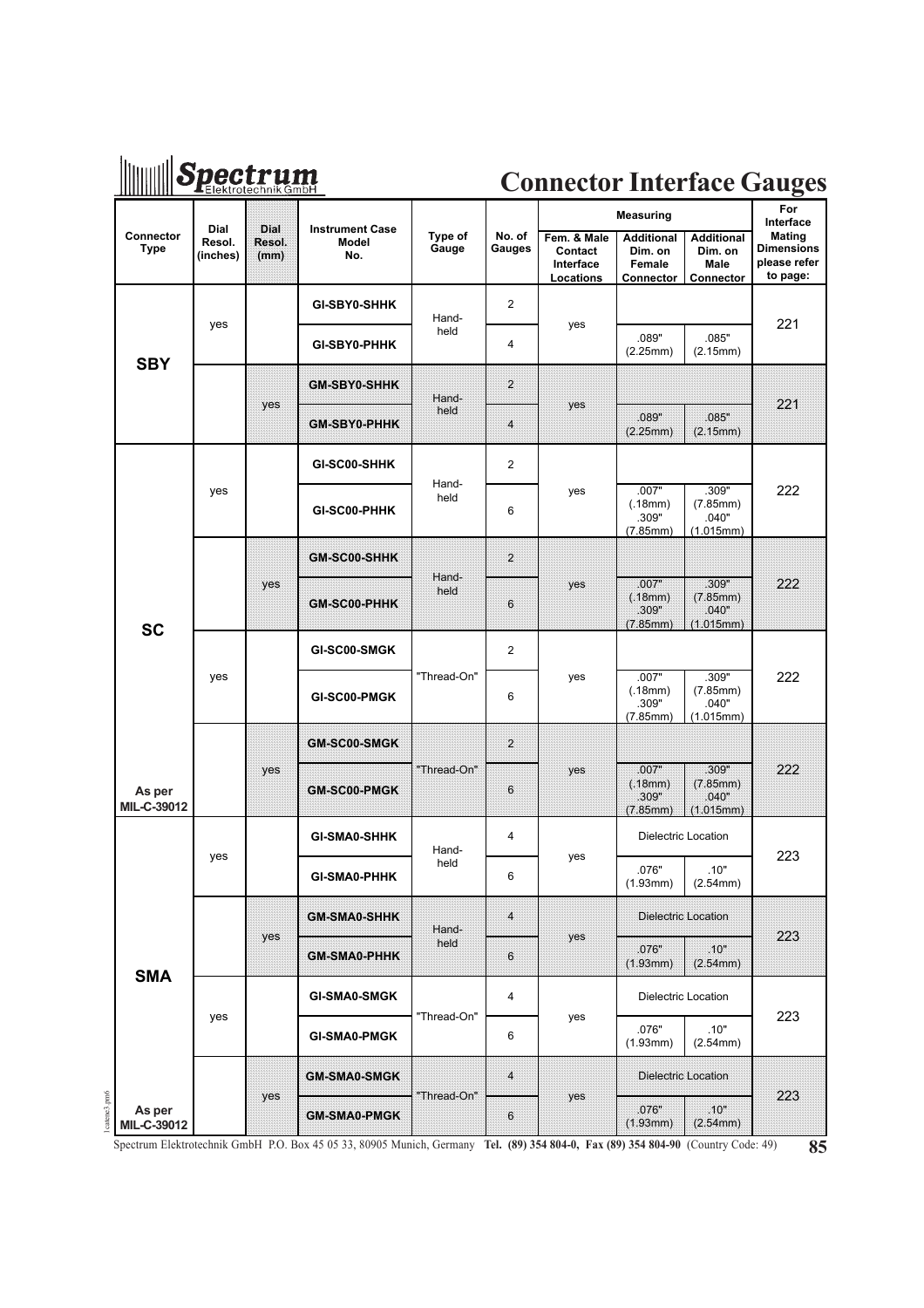### **Connector Interface Gauges**



|                                                |                            |                               |                                               |                  |                  |                                                  | <b>Measuring</b>                       |                                                                    | For<br>Interface                                               |
|------------------------------------------------|----------------------------|-------------------------------|-----------------------------------------------|------------------|------------------|--------------------------------------------------|----------------------------------------|--------------------------------------------------------------------|----------------------------------------------------------------|
| <b>Connector</b><br><b>Type</b>                | Dial<br>Resol.<br>(inches) | <b>Dial</b><br>Resol.<br>(mm) | <b>Instrument Case</b><br><b>Model</b><br>No. | Type of<br>Gauge | No. of<br>Gauges | Fem. & Male<br>Contact<br>Interface<br>Locations | <b>Additional</b><br>Dim. on<br>Female | <b>Additional</b><br>Dim. on<br>Male<br><b>Connector Connector</b> | <b>Mating</b><br><b>Dimensions</b><br>please refer<br>to page: |
|                                                | yes                        |                               | <b>GI-SSMA-SHHK</b>                           | Hand-<br>held    | 4                | yes                                              | Dielectric<br>Location                 |                                                                    | 224                                                            |
| <b>SSMA</b>                                    |                            | yes                           | GMESSMA SHHK                                  | Hand-<br>held    | 4                | yes                                              | Dielectric<br>Location                 |                                                                    | 224                                                            |
|                                                | yes                        |                               | <b>GI-SSMA-SMGK</b>                           | "Thread-On"      | 4                | yes                                              | <b>Dielectric</b><br>Location          |                                                                    | 224                                                            |
|                                                |                            | yes                           | <b>GM-SSMA-SMGK  Thread-On'</b>               |                  | 4                | yes                                              | Dielectric<br>Location                 |                                                                    | 224                                                            |
| <b>SMP</b>                                     | yes                        |                               | <b>GI-SMP0-SHHK</b>                           | Hand-<br>held    | 3                | yes                                              | <b>Dielectric</b><br>Location          |                                                                    | 225                                                            |
| As per<br>DESC94007<br>and<br><b>DESC94008</b> |                            | yes                           | <b>GM-SMP0-SHHK</b>                           | Hand-<br>held    | 3                | yes                                              | Dielectric<br>Location                 |                                                                    | 225                                                            |
|                                                | yes                        |                               | <b>GI-SMPT-SHHK</b>                           | Hand-<br>held    | 4                | yes                                              | Dielectric<br>Location                 |                                                                    | 226                                                            |
| <b>SMP</b><br><b>Test</b>                      |                            | yes                           | <b>GM-SMPT-SHHK</b>                           | Hand-<br>held    | 4                | yes                                              | Dielectric<br>Location                 |                                                                    | 226                                                            |
| <b>Connector</b>                               | yes                        |                               | <b>GI-SMPT-SMGK</b>                           | "Thread-On"      | 4                | yes                                              |                                        | Dielectric<br>Location                                             |                                                                |
|                                                |                            | yes                           | <b>GM-SMPT-SMGK</b>                           | "Thread-On"      | 4                | yes                                              | Dielectric<br>Location                 |                                                                    | 226                                                            |
|                                                |                            |                               | <b>GI-SPM0-SHHK</b>                           | Hand-            | 4                |                                                  | Dielectric<br>Location                 |                                                                    | 227                                                            |
|                                                | yes                        |                               | <b>GI-SPM0-PHHK</b>                           | held             | 6                | yes                                              | .01"<br>.072"<br>(1.83mm)<br>(0.25mm)  |                                                                    |                                                                |
|                                                |                            |                               | <b>GM-SPM0-SHHK</b>                           | Hand-            | 4                |                                                  | Dielectric<br>Location                 |                                                                    | 227                                                            |
| <b>SPM</b>                                     |                            | yes                           | GM-SPM0-PHHK                                  | held             | 6                | yes                                              | 072"<br>(1.83mm)                       | 01<br>(0.25mm)                                                     |                                                                |
|                                                |                            |                               | <b>GI-SPM0-SMGK</b>                           | "Thread-On"      | 4                |                                                  | Dielectric<br>Location                 |                                                                    | 227                                                            |
|                                                | yes                        |                               | <b>GI-SPM0-PMGK</b>                           |                  | 6                | yes                                              | .072"<br>(1.83mm)                      | .01"<br>(0.25mm)                                                   |                                                                |
|                                                |                            |                               | <b>GM-SPM0-SMGK</b>                           | "Thread-On"      | 4                |                                                  | <b>Dielectric</b><br>Location          |                                                                    |                                                                |
|                                                |                            | yes                           | <b>GM-SPM0-PMGK</b>                           |                  | $\boldsymbol{6}$ | yes                                              | 072"<br>(1.83mm)                       | .01"<br>$(0.25$ mm)                                                | 227<br>l catene3.pm6                                           |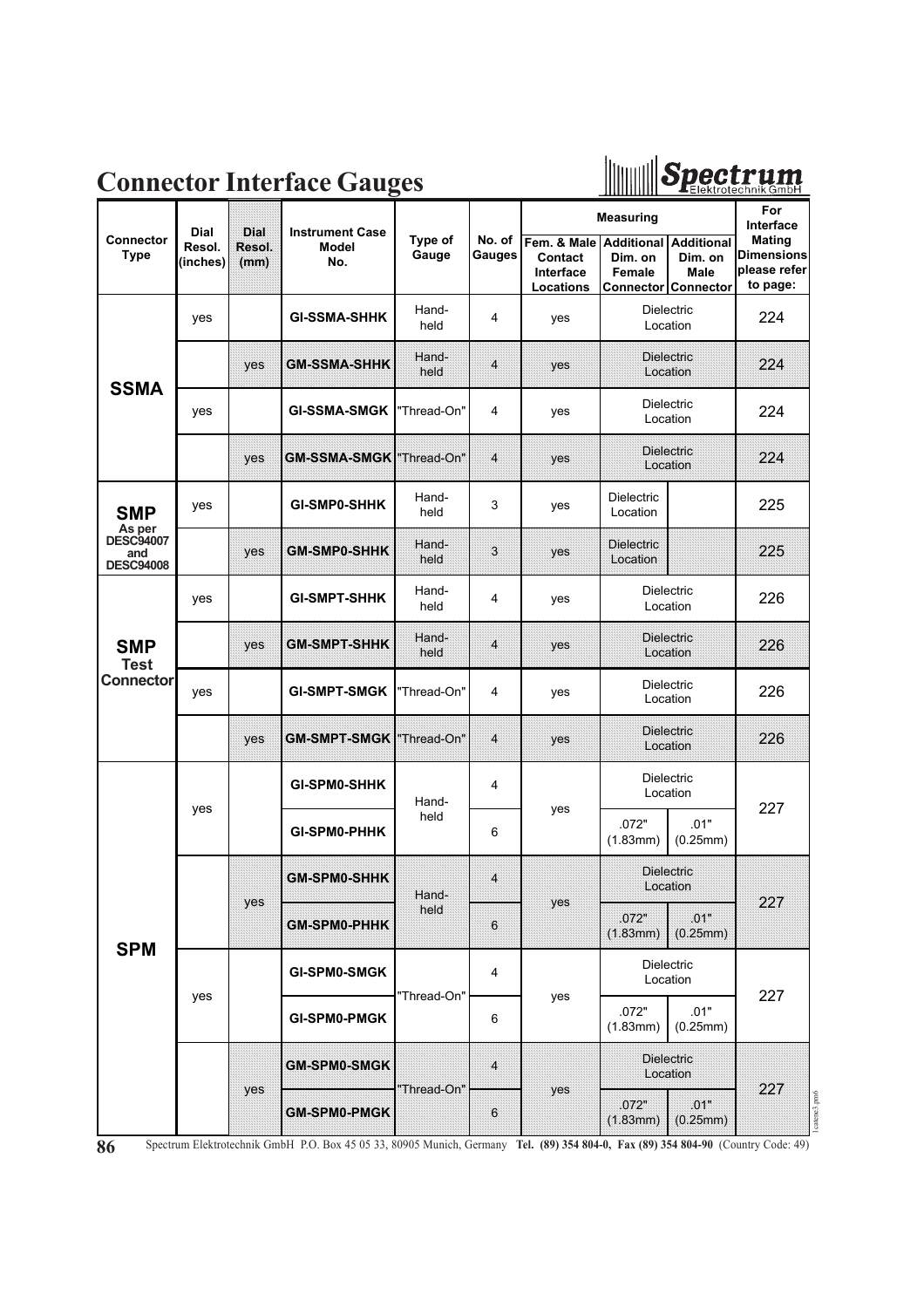## Spectrum

### **Connector Interface Gauges**

|                                        |                                   |                        |                                                                                                                                                          |                  |                         |                                                  | <b>Measuring</b>                                    |                                                          | For<br>Interface                                        |
|----------------------------------------|-----------------------------------|------------------------|----------------------------------------------------------------------------------------------------------------------------------------------------------|------------------|-------------------------|--------------------------------------------------|-----------------------------------------------------|----------------------------------------------------------|---------------------------------------------------------|
| Connector<br><b>Type</b>               | <b>Dial</b><br>Resol.<br>(inches) | Dial<br>Resol.<br>(mm) | <b>Instrument Case</b><br>Model<br>No.                                                                                                                   | Type of<br>Gauge | No. of<br>Gauges        | Fem. & Male<br>Contact<br>Interface<br>Locations | <b>Additional</b><br>Dim. on<br>Female<br>Connector | <b>Additional</b><br>Dim. on<br><b>Male</b><br>Connector | Mating<br><b>Dimensions</b><br>please refer<br>to page: |
|                                        |                                   |                        | <b>GI-TNC3-SHHK</b>                                                                                                                                      |                  | $\overline{c}$          |                                                  |                                                     |                                                          |                                                         |
|                                        | yes                               |                        | <b>GI-TNC3-PHHK</b>                                                                                                                                      | Hand-<br>held    | 6                       | yes                                              | .006"<br>(.15mm)<br>.198<br>(5.03mm)                | .2155"<br>(5.474mm)<br>.006"<br>(.15mm)                  | 228                                                     |
|                                        |                                   |                        | <b>GM-TNC3-SHHK</b>                                                                                                                                      |                  | $\overline{z}$          |                                                  |                                                     |                                                          |                                                         |
| <b>TNC</b>                             |                                   | yes                    | GM-TNC3-PHHK                                                                                                                                             | Hand-<br>held    | 6                       | yes                                              | .006"<br>(15mm)<br>198<br>(5.03mm)                  | 2155"<br>$(5.474$ mm)<br>006"<br>(15mm)                  | 228                                                     |
|                                        |                                   |                        | <b>GI-TNC3-SMGK</b>                                                                                                                                      |                  | 2                       |                                                  |                                                     |                                                          |                                                         |
|                                        | yes                               |                        | <b>GI-TNC3-PMGK</b>                                                                                                                                      | "Thread-On"      | 6                       | yes                                              | .006"<br>(.15mm)<br>.198<br>(5.03mm)                | .2155"<br>(5.474mm)<br>.006"<br>(.15mm)                  | 228                                                     |
|                                        |                                   |                        | <b>GM-TNC3-SMGK</b>                                                                                                                                      |                  | $\overline{\mathbf{z}}$ |                                                  |                                                     |                                                          |                                                         |
| As per<br>MIL-C-39012                  |                                   | yes                    | <b>GM-TNC3-PMGK</b>                                                                                                                                      | 'Thread-On'      | 6                       | yes                                              | 006"<br>(.15mm)<br>198<br>(5.03mm)                  | 2155"<br>$(5.474$ mm)<br>006"<br>.15mm)                  | 228                                                     |
|                                        |                                   |                        | <b>GI-TNC8-SHHK</b>                                                                                                                                      |                  | $\overline{2}$          |                                                  |                                                     |                                                          |                                                         |
|                                        | yes                               |                        | <b>GI-TNC8-PHHK</b>                                                                                                                                      | Hand-<br>held    | 6                       | yes                                              | .0045"<br>(.115mm)<br>.2065<br>(5.245mm)            | .0075"<br>(.19mm)<br>.2105"<br>(5.347mm)                 | 229                                                     |
|                                        |                                   |                        | <b>GM-TNC8-SHHK</b>                                                                                                                                      |                  | $\overline{\mathbf{c}}$ |                                                  |                                                     |                                                          |                                                         |
| <b>TNC</b>                             |                                   | yes                    | GMETNO8-RHHK                                                                                                                                             | Hand-<br>held    | 6                       | yes                                              | 0045"<br>(115mm)<br>2065                            | 0075"<br>(.19mm)<br>2105"<br>(5.245mm)(5.347mm)          | 229                                                     |
|                                        |                                   |                        | GI-TNC8-SMGK                                                                                                                                             |                  | $\overline{\mathbf{c}}$ |                                                  |                                                     |                                                          |                                                         |
|                                        | yes                               |                        | <b>GI-TNC8-PMGK</b>                                                                                                                                      | "Thread-On"      | 6                       | yes                                              | .0045"<br>(.115mm)<br>.2065<br>(5.245mm)            | .0075"<br>(.19mm)<br>.2105"<br>(5.347mm)                 | 229                                                     |
|                                        |                                   | yes                    | <b>GM-TNC8-SMGK</b>                                                                                                                                      | "Thread-On"      | 2                       | yes                                              | .0045"<br>(.115mm)                                  | 0075"<br>(19mm)                                          | 229                                                     |
| catene3.pm6<br>As per<br>MIL-C-87104/2 |                                   |                        | <b>GM-TNC8-PMGK</b><br>Spectrum Elektrotechnik GmbH P.O. Box 45 05 33, 80905 Munich, Germany Tel. (89) 354 804-0, Fax (89) 354 804-90 (Country Code: 49) |                  | 6                       |                                                  | 2065                                                | 2105"<br>(5.245mm) (5.347mm)                             | 87                                                      |